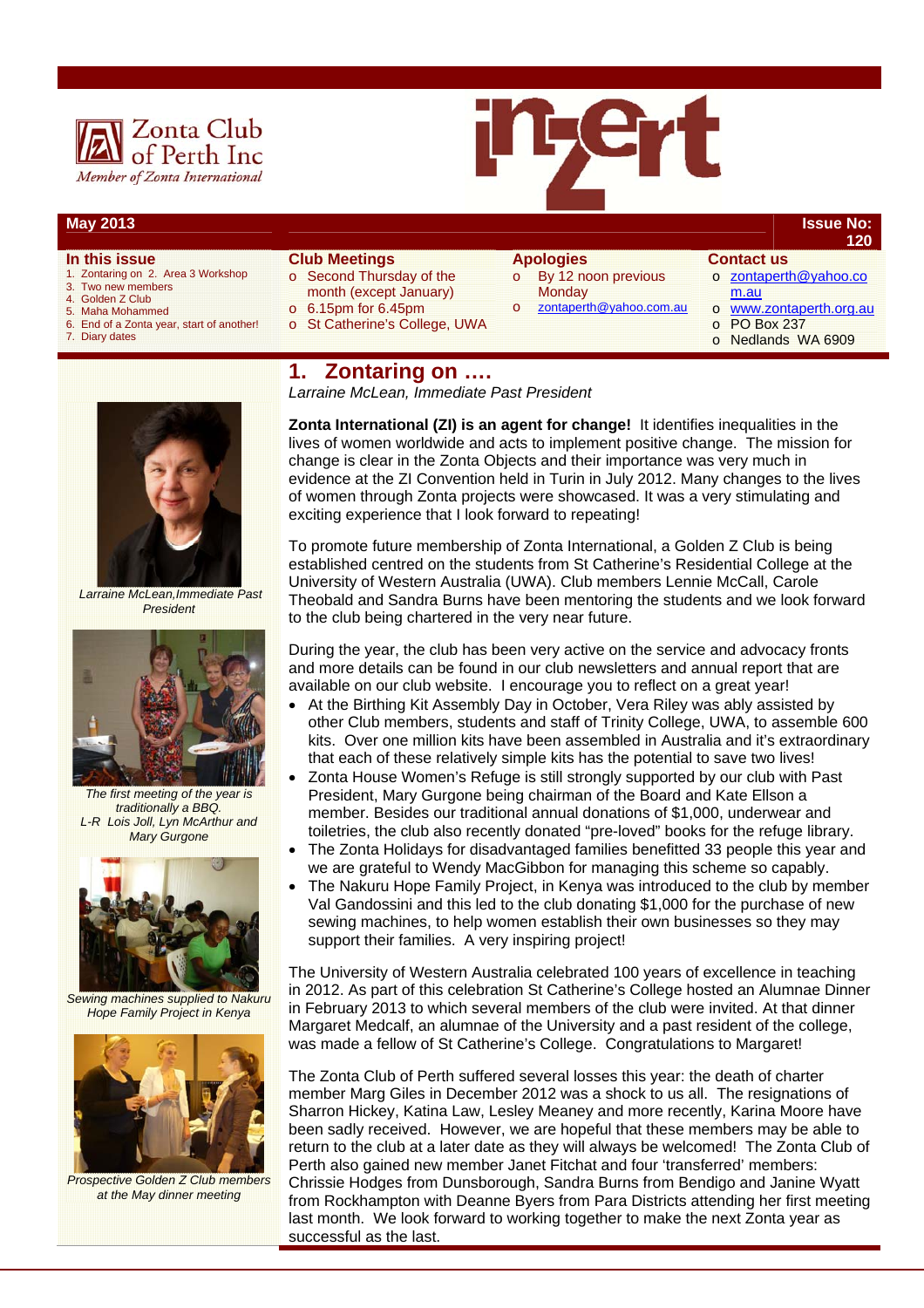

*The view* 



*District 23, Area 3, Club Activities* 



*Carole Theobald showing the International Activities with the help of a Perth NS Duck!* 



*20 year history of Zonta Club of Peel* 



*The Panel L-R: Paddi Creevey, Andrea Creado, Teri O'Toole and Ann Horrocks (MC Carole Theobald standing)* 



*L-R: A3 Director Carole Theobald and D23 Governor Ann Horrocks* 

## **2. Area 3 Workshop: Zonta Stripped Back to the Bare Facts** *Gillian Palmer*

The Area 3 Workshop on 18<sup>th</sup> May was held at the Mandurah Quay Resort. This is hidden amongst a housing estate and from the car park gives no indication that it is sited on the Peel Inlet with magnificent views across it. Little boats were bobbing up and down under powder puff clouds under the brilliant blue sky. After a coffee and chat the proceedings began…

### *Activity: Zonta Uncovered*

Each table had various items covered by paper napkins. I couldn't resist a peep but the contents meant nothing out of context! During this session, the items were 'uncovered' by members of the D23 team and club members to build up a 3D picture of Zonta at the International, District, Area and Club levels.

Items uncovered included: a globe to represent Zonta International governance, a Convention bag to describe conventions, a bucket for the fistula program in Liberia (as many women with fistula sadly spend their lives on a bucket), tablets for the medicine used in the elimination of HIV in Rwanda, a TV remote for the edutainment projects in Nigeria and Bangladesh (using YouTube adverts etc), a sarong for empowerment of women in Samoa and a map for the safe city project in Honduras. ZI awards were represented by a wooden plane for the Amelia Earhart Fellowships, Ipad for Jane M Klausman and Iphone for Young Women in Public Affairs Awards. Of course the breast care cushions and birthing kits were used to showcase our District 23 projects….! Members were given a small booklet summarizing each of these projects and then club projects were showcased including:

- Zonta Club of Bunbury supports Literacy Week at the beginning of September by giving all mothers of new babies in Bunbury Mem Fox's book, *Reading Magic.*
- Zonta Club of Dunsborough holds a very successful Bridge Competition Event, makes up bags of toiletries for a local refuge and also hosts the very popular Melbourne Cup Lunch each year.
- Zonta Club of Peel's well known Golf Day raises over \$10,000 each year and it has recently been supported by proceeds from sales of *The Decades of Women,* a book full of tastefully photographed naked women aged 30-70. This book was available for sale at the workshop and pictures from it featured on the promotion of the Workshop. A copy of the book was purchased and signed by members to give some cheer to Sheila Watters, well-loved member of ZC Swan Hills, who has been undergoing treatment for cancer recently.
- Zonta Club of Perth Jill Anderson and Val Gandossini showcased our club's Zonta Holidays with a brochure of Albany, and the cultural awareness days with Carina Hoang's Book *Boat People*.
- Zonta Club of Northern Suburbs brought along some of its ducks from the Duck Auction that raised \$18,000 for projects associated with violence and a large tea cup to showcase its High Teas.
- Zonta Club of Swan Hills' president Dee Saunders dressed in wine country garb of a straw hat and wine glass spoke how the club provides \$600 grants to high school students from a migrant or refugee background to help them to improve their education and career options.

### *News from home and abroad*

Ann Horrocks, D23 Governor reported that D23 has the highest membership in Australia and the District has exceeded its membership target of 730 for the biennium and has 752 already. She explained the two way reporting process between the District and clubs through the Area Director, D23 Treasurer and D23 Secretary and reminded us of the District Newsflash, edited by Hilda Malancyk from Perth NS club, that is published every 3 months. The D23 Zonta Says No bookmarks had been distributed to all clubs and if clubs would like any more, they may get them from the Area Director. Finally, she reminded members to register to attend the D23 Conference from 13-15 September at Scarborough and described some of the fantastic speakers.

#### *Where are we going and how?*

The final activity before lunch involved Jenny Crake from Peel Club guiding us to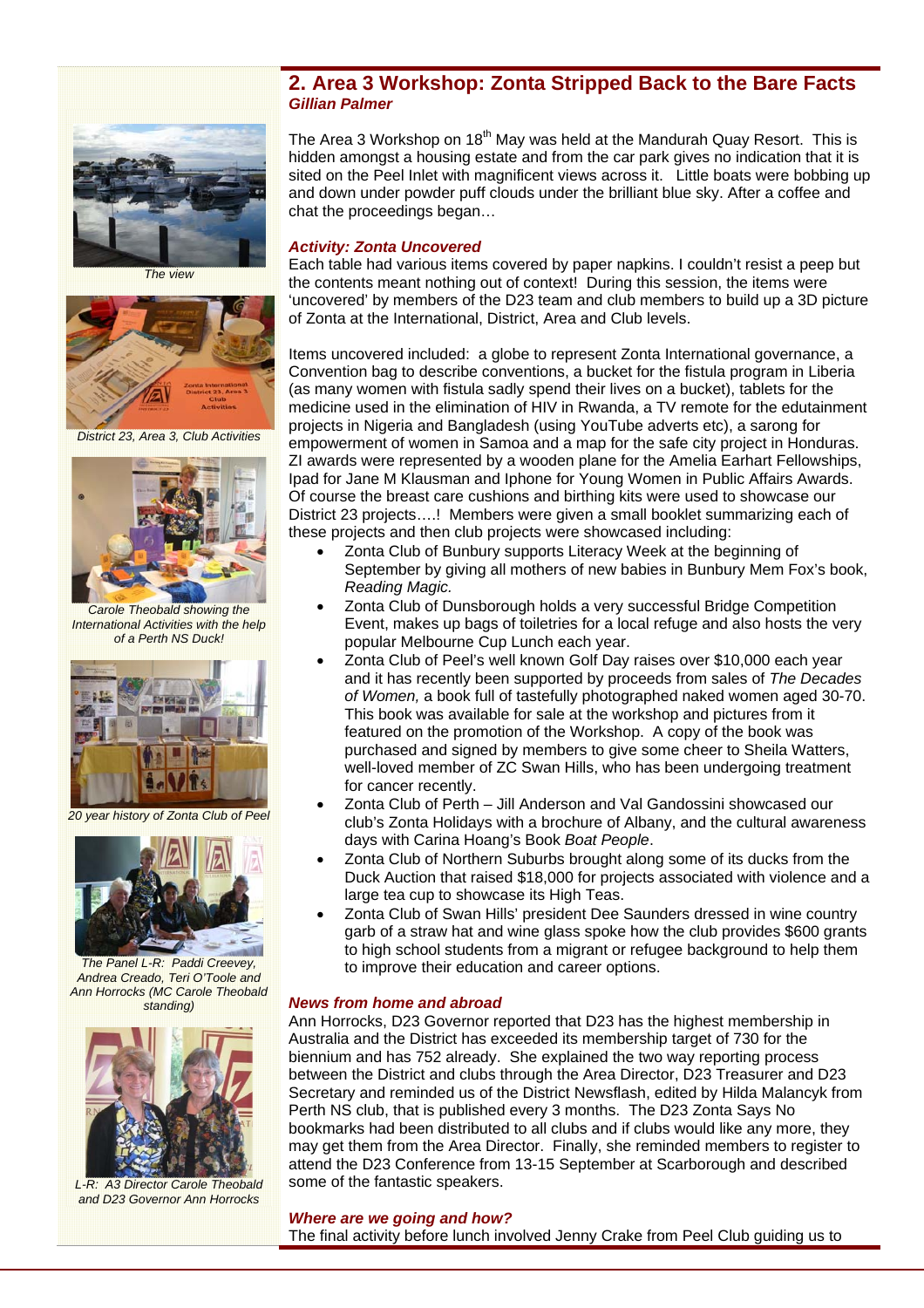

*The sundowner….* 



*Enjoying the dinner L-R: Gill Palmer (Perth), Livia Sossi (President, Peel) and Margaret Wyatt (Peel)* 



*Perth Members admire the history display L-R: Lennie McCall, Margaret Medcalf and Carole Theobald.* 

### work in small groups and use large sheets of paper to record what particular values/items from the strategic plan would *look like, sound like and feel like*. *Learning from our Zonta Connections*

After a very pleasant lunch overlooking the boats, we gathered for a special panel session facilitated by D23 Governor Ann Horrocks that looked at the difficulties faced by migrants coming to Australia, settling in Australia up until they obtain Australian citizenship. *S*peakers were:

- Teri O'Toole, former IWD UN Women Breakfast Committee member and Manager of Migrant Support Programs with Red Cross WA;
- Andrea Creado, A3 Woman of Achievement 2012, CEO, ISHAR Multicultural Women's Health Centre; and
- Paddi Creevey, Charter member Zonta Club of Peel and Mayor of the City of Mandurah.

### *A Conversation with ZI Director, Liz Woodgate*

A short video was then shown of a conversation with Liz Woodgate, member of the Zonta Club of Peel, who is also a Zonta International Director. Liz could not be at the Workshop as she was at an ZI Board meeting in Orlando checking out the facilities for the Convention in 2014. The Area Director will forward the DVD to all clubs so they may share the conversation with their members.

### *Social media revealed*

Our final presentation was from Sue Footner member of the Zonta Club of Bunbury, who took us into the world of social media – Face Book, Twitter and more. Sue stressed how important it was to have secure accounts to try and thwart the ever increasing social media hackers accessing our private details but also encouraged members to find out more. She will facilitate an all day workshop in the future so that clubs may work and learn from each other to establish Face Book pages for all clubs in the area.

### *Wrap up, Sundowner and Zonta Club of Peel's 20th Anniversary Dinner*

Ann Horrocks wrapped up the event, thanking members from the Peel Club in particular Pam Clulow and Jenny Crake who had worked closely with Carole to organize the day and presenting gifts of olive oil that had been donated by Sue Gillett from the Peel Club to all of the speakers. Members then withdrew to the jetty for a relaxing Sundowner.

In the evening there was a special dinner to celebrate the  $20<sup>th</sup>$  Anniversary of the Zonta Club of Peel. Everyone on my table certainly "*let their hair down"* and enjoyed themselves. There was a colourful display of the Club's archives, a rolling PowerPoint of photos from the archives and lots of reminiscing from charter members that had returned to share this special night. Each of Zonta Club of Peel Board members gave a short speech on what the club had been involved in over the last 20 years. Special mention was made of the Perth members, Yvonne Roberts, Jean Oldham and Freda Jacob who had all had a hand in the establishment of the Peel Club twenty years ago…

All in all, it was a great day for Zonta fellowship.

# **3. Two New members – transfers from other clubs**

*The club was delighted to welcome two transferring members at the April meeting. For those who missed the occasion, here is a little of their backgrounds – Ed.* 

#### *Sandra Burns*

Sandra was born in Central Victoria and brought up on a farm in the tiny township of Eddington. She has 5 brothers and sisters; all living in Victoria. She is married to Colin and they have 2 children Chris 31 and Kate 27 who both live in Melbourne. Sandra went to school in Maryborough, the home of the newest D23 Zonta Club – the Zonta Club of Central Goldfields – of which her sister is the Charter President.

As a secondary school teacher for 22 years, Sandra taught in both public and private schools in Victoria and NSW. For the past 13 years, Sandra has managed Community Relations for several gold mining companies and her husband also works in mining, prompting the move to Perth. She has lived in the Philippines, Papua New Guinea, NSW and Victoria before moving to Perth - her latest adventure!



*New members L-R: Sandra Burns and Janine Wyatt being introduced at the April meeting. Welcome!*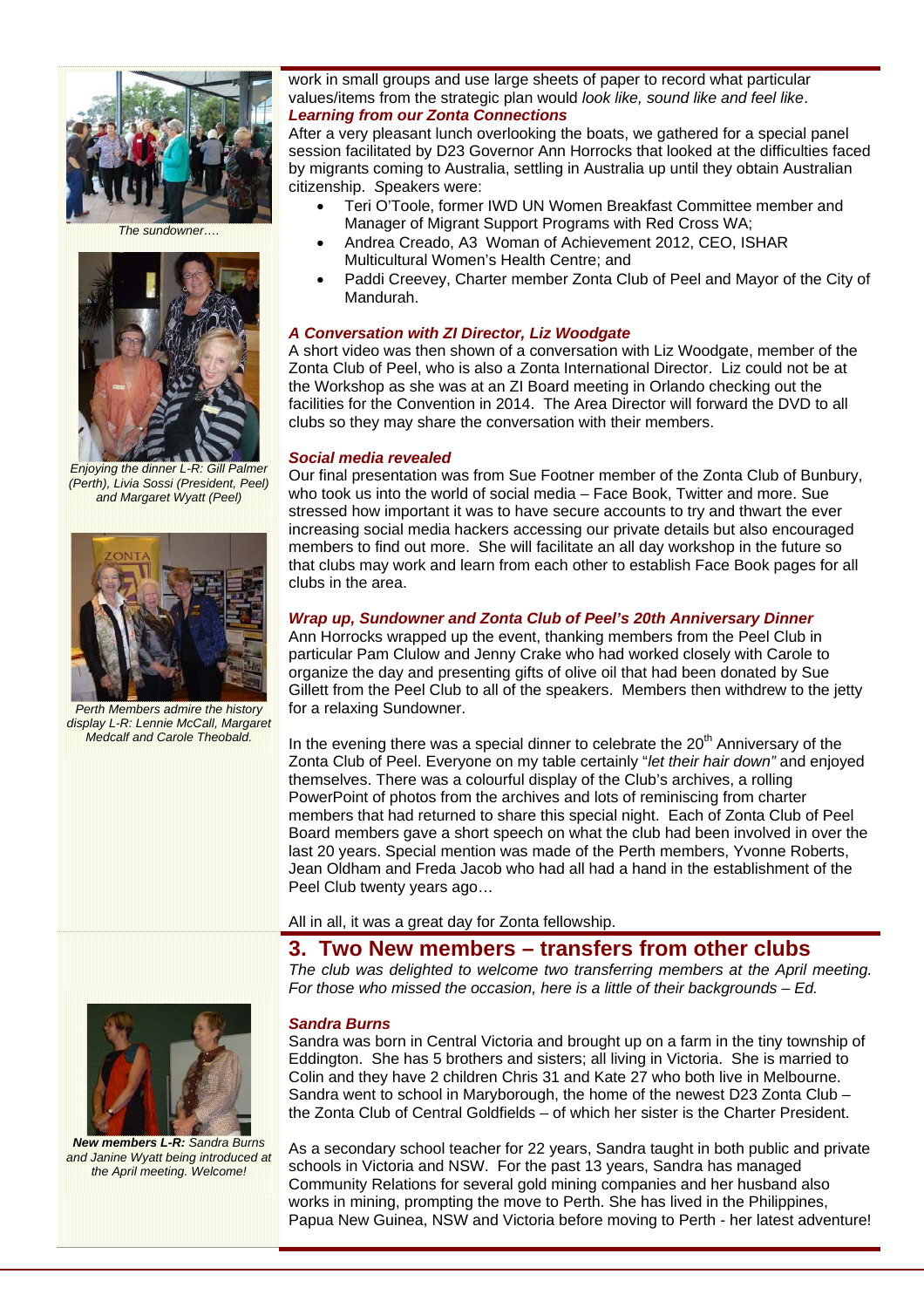

*Sandra informing members about the forthcoming charter of the Golden Z Club* 



*Yellow roses, a Zonta symbol of friendship* 



*Janine and Sandra have both taken to cycling around Perth …and have found this map very useful!* 



*Cara Welding and Geogiana Copeland* 



*L-R Davina Padman, Vanitha Jaya Kumar and Rebbecca Adam Simone Fregggle**by a and Mate Powe Genma Leefon and Weilian Tan algebra and Weilian Tan algebra and Weilian Tan* 

A committed Zontian, Sandra has been a member of the Zonta Club of Bendigo Inc since 1997, where she held the role of Club President. At the District 23 level she has been Area 4 Director, Status of Women Chair, Member of the By-Laws and Resolutions Committee, and is currently the PR & Communications Chair. In her club she also been the Chair of three committees: Status of Women/Advocacy, Communications PR, and Membership. She has attended four Zonta International Conventions including Torino last year and is a regular attendee at D23 Conferences.

Sandra loves to travel, go to the movies (especially the outdoor movies here in Perth), read, support less fortunate communities (having been involved in a women's project in Maubisse East Timor and supporting a school in Tanzania), but has recently taken up bike riding to enjoy more of the lovely rides along the Swan River and the tracks in Kings Park. She is enjoying the beauty of Perth and feels privileged to be joining the ZC of Perth.

## *Janine Wyatt*

Janine's hometown is Rockhampton, Queensland. She moved around with different employment opportunities and worked for Queensland Health for quite a number of years, before working for Ergon Energy, University of Queensland, WA Health Department and currently works with the WA Department of Education.

While in Rockhampton, Janine joined Zonta in 2010 and soon became a member of the board. She participated in a number of fund raising activities and other club functions, believes strongly in the ethos of Zonta and is committed to do whatever she can.

Janine enjoys travelling and experiencing the different cultures around the world. She enjoys knitting and has knitted many items for charitable organisations. Janine and her husband Rod are making the most of the beauty of Perth and ride their bikes regularly around the city. They have two children who both live on the east coast.

Sandra and Janine have already shown their enthusiasm for Zonta with Sandra recently being inducted as Vice President and taking on the role as Golden Z Club Coordinator and Janine as Club Secretary. A warm welcome to you both!

## **4. St Catherine's College, UWA Golden Z Club**  *Sandra Burns, Golden Z Club Coordinator*

*HOT NEWS - The establishment of the Golden Z Club of St Catherine's College, University of Western Australia is imminent.* The girls have been meeting regularly and have already elected their club officers:

- President Cara Webling;
- Vice President Gemma Leeson;
- Secretary Vanitha Jayakumar; and
- Treasurer Nicola Rosher.

Katie Parsons, the Dean of Students, is the Golden Z Club Advisor. There are 14 young women signed up for the club and we are currently registering the details with Zonta International and organizing the payment of the registration fee. We had hoped to be able to hold the Charter this semester, but with exams looming and a number of end of semester functions at St Catherine's, this has now been delayed until the beginning of semester 2. In the meantime the girls are continuing to meet and plan for their Charter event, to which you will all be invited, along with other Zonta and local dignitaries. They will continue to join us at our Club meetings and please ensure you get to know them and welcome them into the Zonta fold.





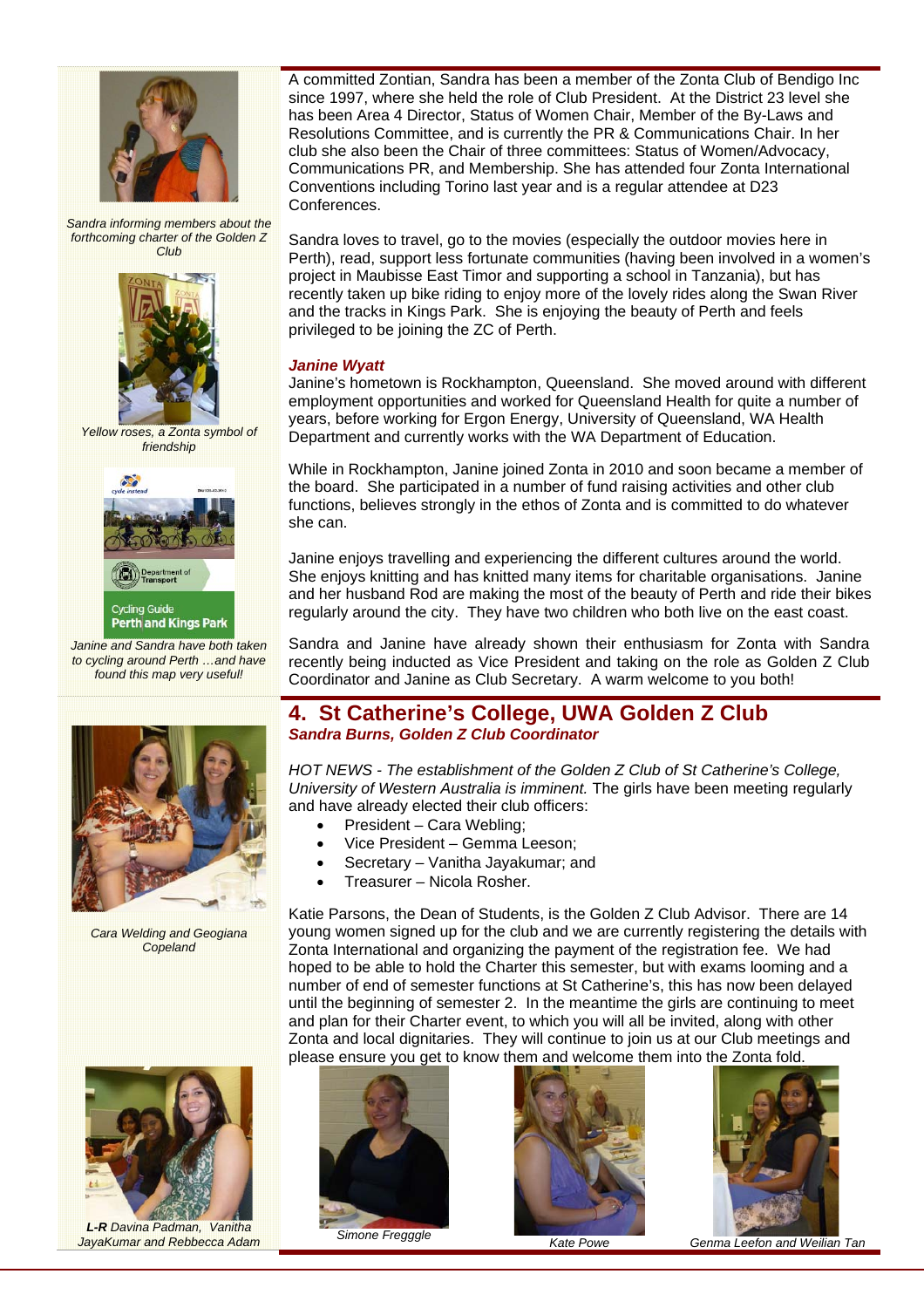

*First photo of the future Golden Z Club after the meeting to vote in the officers. Back row L-R: Kate Hill, Wei Liam Tan, Lauren Rosher, Kate Powe, Christine Hui, Manal Masood. Front Row L-R: Nicola Rosher, Cara Webling, Gemma Leeson, Vanitha Jayakumar.* 

# **5. Maha Mohammed's Story**



*Maha Mohammed* 



*Maha Mohammed and Carole Theobald* 



*Maha accepts a small gift from Lois Joll as a vote of thanks at May dinner meeting* 

### *Maha Mohammed's was the guest speaker at the May meeting and members were fascinated with her tale….*

The room was silent as we listened to Maha's life story at the May dinner meeting, Maha has endured horrific experiences in her life but is now such a positive role

Maha was forced to flee with her family, to Jordan, from her native Iraq, following the American invasion in 2005. As a child, Maha distinguished herself at primary school and had a beautiful life in a stable, safe country.

This all changed in:

- 1980 when the Iraq v Iran war broke out. This war lasted until 1988.
- 1990 Iraq invaded Kuwait, which led to an embargo on Iraq in 1991.
- 2003 Iraq was occupied by USA. Maha's family felt there was no future in remaining there.
- 2005 Maha, her husband and three children fled to Jordan, where they were able to sustain themselves for 6 years on their own funds living in rental accommodation. During this time, Maha undertook significant humanitarian work to assist other Iraqi refugees. More than 5,000 Iraqi families exist in Jordan, where there is an absence of human rights. They are not able to work in Jordan and there is no free education.

Maha was inspired to begin helping refuges when she shared the poverty and suffering of people who had settled temporarily with her in Jordan. She began collecting donations of money and goods to help her fellow refugees. Initially, supported only by family and friends, Maha enlisted the support of the Omani Embassy and Iraq Hope, a philanthropic group based in Japan. Since money was extremely limited, all work had to be done by Maha and her collaborators where they often worked through the day until midnight.

In 2010 her family was offered a sudden resettlement in Australia under the UN Refuge Settlement Scheme. Maha was resistant to the move because of all the work she was doing to help Iraqis, but all her friends encouraged the family to take up the offer. This was the hardest move for the family…

So, before leaving Jordan, Maha established a working committee to continue the projects she had started under the name *Benevolent Hands.* Maha was well educated in Iraq, worked as a book-keeper and her family was reasonably comfortable. With this background, it was very hard when she first came to Australia to find that CentreLink could only offer her a cleaning job. Maha did not take up this offer but instead took ESL classes at TAFE. Since then, she has successfully applied her skills to continue her work with *Benevolent Hands* via the internet, offering advice and support as well as actively working for the organisation in Western Australia.